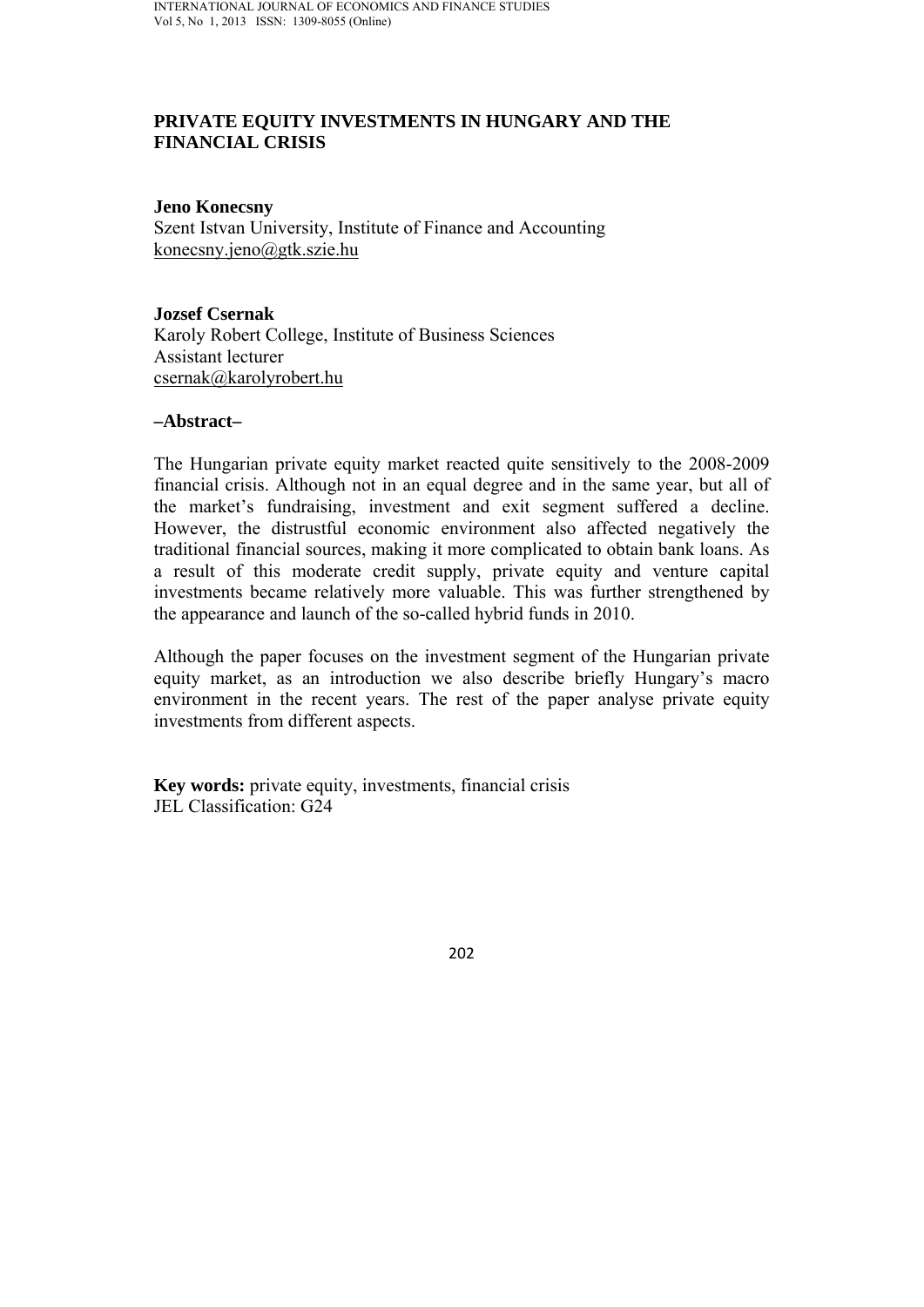# **1. INTRODUCTION**

Private equity investments play an important role in the economy since their provision of equity capital and other essential services (e. g. networks, additional financial sources, advices, etc.) to enterprises in different lifecycles. The paper focuses on the Hungarian private equity market and provides a brief overview about its investment segment during the years of the recent crisis. The paper starts with a short analysis of the investment environment in Hungary and its relative position to other several Central Eastern European (CEE) countries. The second part concentrates on the private equity market, presenting the investment segment's characteristics between 2007 and 2011. Private equity investments as a percentage of GDP, the value and number of transactions by the different corporate stages and other relevant changes in the venture capital and buyout segment are also included in the second part. Finally, the third part concludes.

# **2. THE INVESTMENT ENVIRONMENT IN HUNGARY**

### **2.1. Macroeconomic environment in the recent years**

When the 2007 financial crisis turned into a global economic recession, the Central Eastern European countries suffered a serious decline in their GDP values. Due to their relatively small size but essential independence from their foreign export partners, most of the CEE countries couldn't avoid recession, when the economic performance of Western European countries started to shrink in 2008.

#### **Figure-1: Annual real GDP growth rate in several CEE countries and in the European Union (2006-2013\*, %)**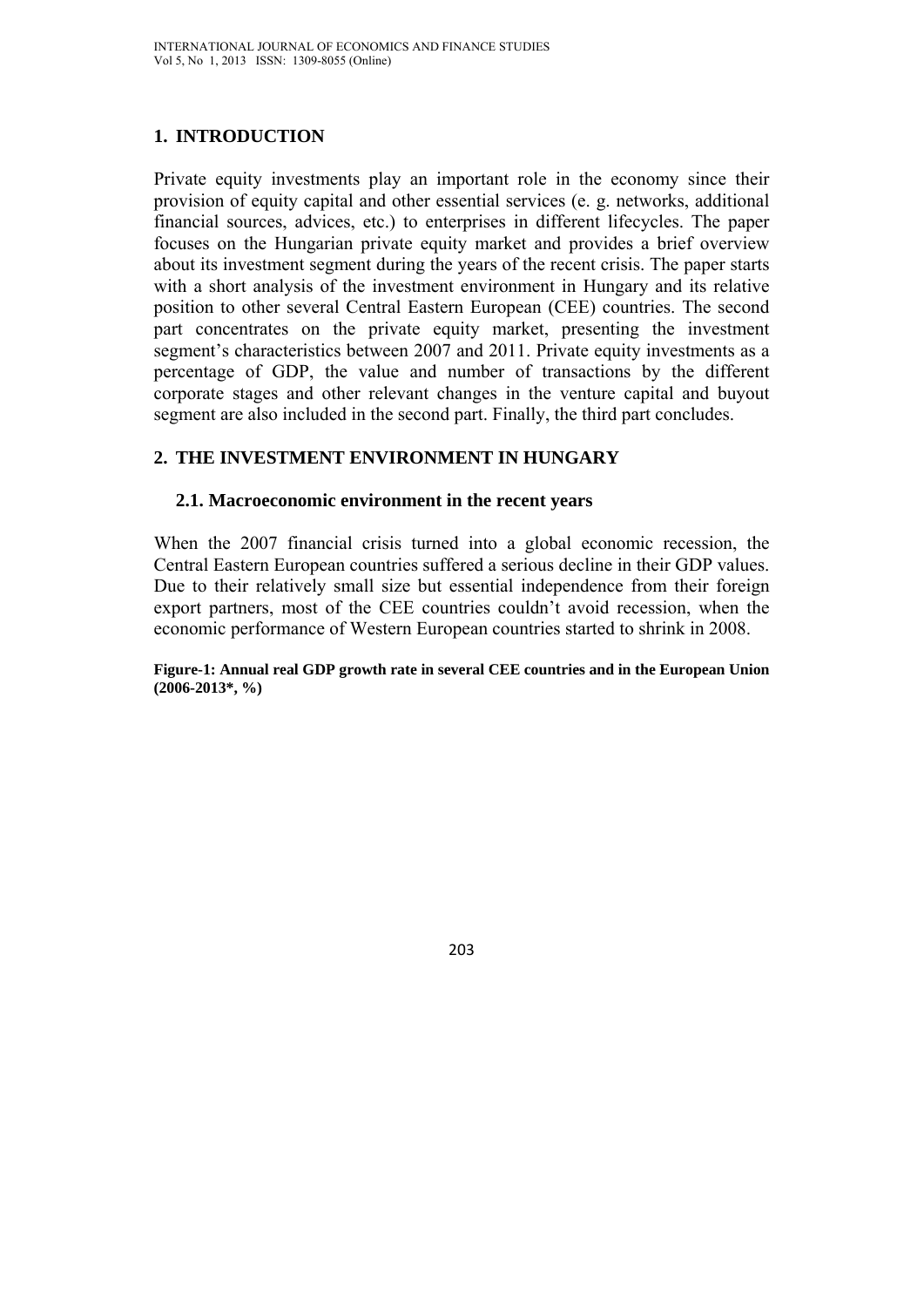

The effects of the downturn can be seen in *Figure-1*, which shows that GDP growth rates decreased under zero in 2009, and the countries of the region, except Poland plummeted by -4,3% and -6,8%. Although signs of recovery were showed in 2010, the region couldn't present considerable economic performance in the recent two years. 2013 can bring a moderate growth but according to professionals, the real recovery won't come until the Eurozone shows some progress in solving their own debt and growth problems (FT, 2012/a).

Hungary's situation among the region is quite interesting, because it couldn't achieve substantial economic growth before the crisis. The country had lost its competitiveness and from 2006, GDP started to decrease and the economy was stagnated in 2007. Hungary entered the crisis with an already weak economy but the situation was even worse in 2009. As a sign of insufficient domestic demand, the retail sector fell sharply and unemployment rose up to 10%. Foreign investors refused to finance Hungarian Forint denominated assets, which resulted in tumbling stock prices, dried out government bond market and a 25 billion euro bailout package from the World Bank, EU and IMF (HVG, 2010).

A moderate improvement in the economy occurred in 2010, when the annual GDP rose by 1,3% due to the country's processing industry, which provided products for external markets. From the expenditure side, Hungary's export activity could contribute positively to GDP growth, but domestic demand remained depressed. Unemployment climbed up to 12% and the ratio of government debt/GDP reached 80% (HVG, 2011). Hungary's credit rating decreased drastically, in 2011 Moody's and Standard & Poor's downgraded the foreign and domestic debt to junk category (AKK, 2013). Due to the serious uncertainty in the economic environment, the Forint weakened sharply against the euro and government bond yields increased above 10%. The economy remained weak in 2011, the growth of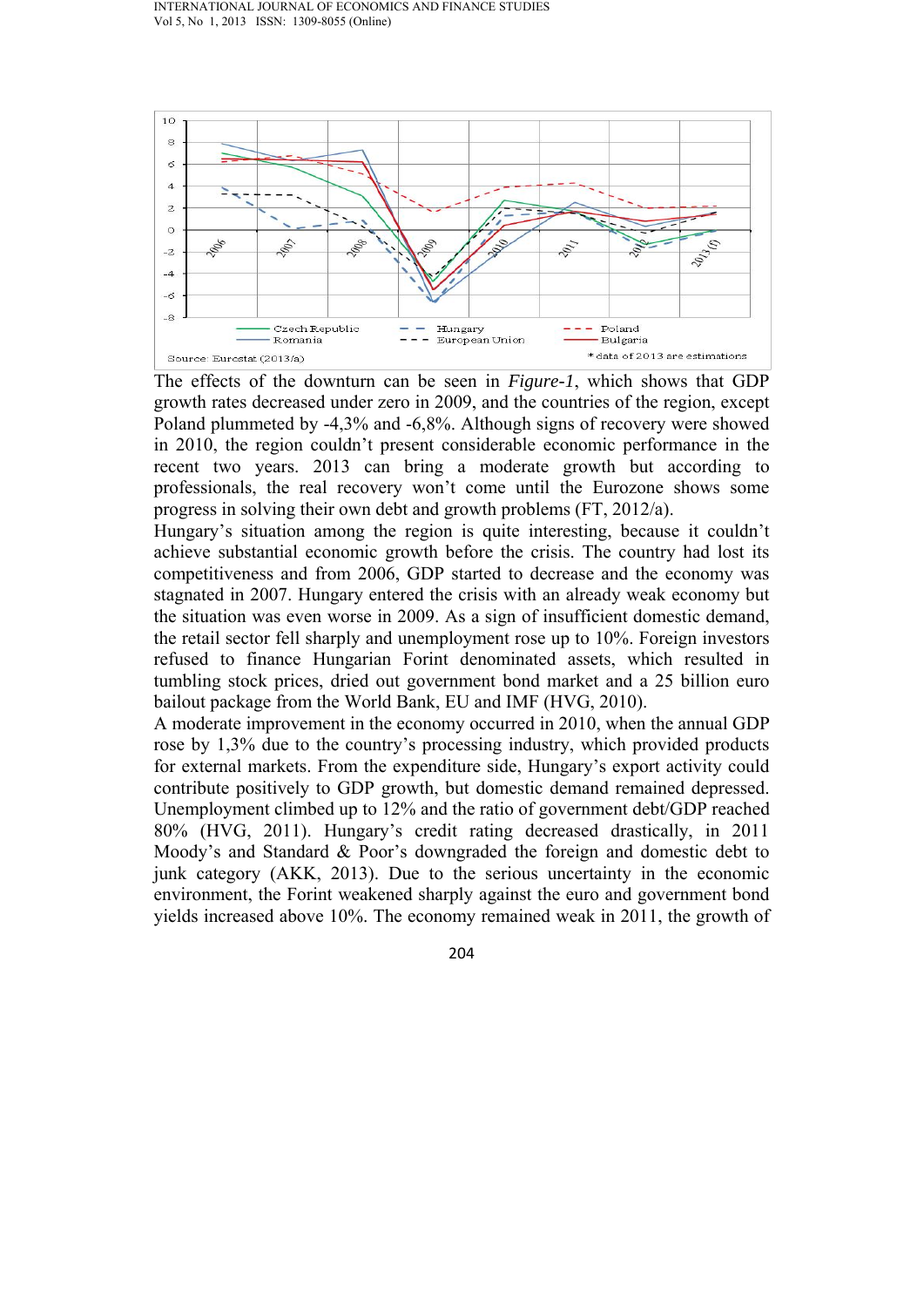GDP was 1,7% still mainly driven by the export (HVG, Origo, 2012).

### **2.2. Hungary's banking industry in the years of recession**

Not surprisingly, among the different sectors, Hungary's banking industry suffered the most during the years of the crisis. As the country's economic conditions deteriorated, the parent banks in Western Europe scaled back their cross-border activity, which led to insufficient credit supply and struggling interbank lending market in Hungary (FT,2012/a-b). The weakening of the local currency and the high level of foreign indebtedness all directed to worsening credit portfolios among the local banks. Moreover, government introduced the bank tax in 2010 reducing the profit margins sharply in the total industry (HVG, 2011). As a consequence of the unfavourable environment, credit institutions retained their lending toward the housing and corporate sector. According to *Figure-2*, the annual supply of credit to Small and Medium sized Enterprises (SMEs) decreased significantly in 2009, especially in the case of micro credits. The total amount showed some recovery in 2012, but it is expected that the microcredit segment remains at a low level. Considering the total banking industry, experts say that within the CEE region, Hungary has a quite unfavourable position and this could deter the foreign-based parent banks from executing investments in the country in the near future (FT/a-b, 2012).

**Figure-2: Annual amount of gross credits to Small and Medium sized Enterprises provided by credit institutions, 2006-2012\*** 



**2.3. What about private equity?**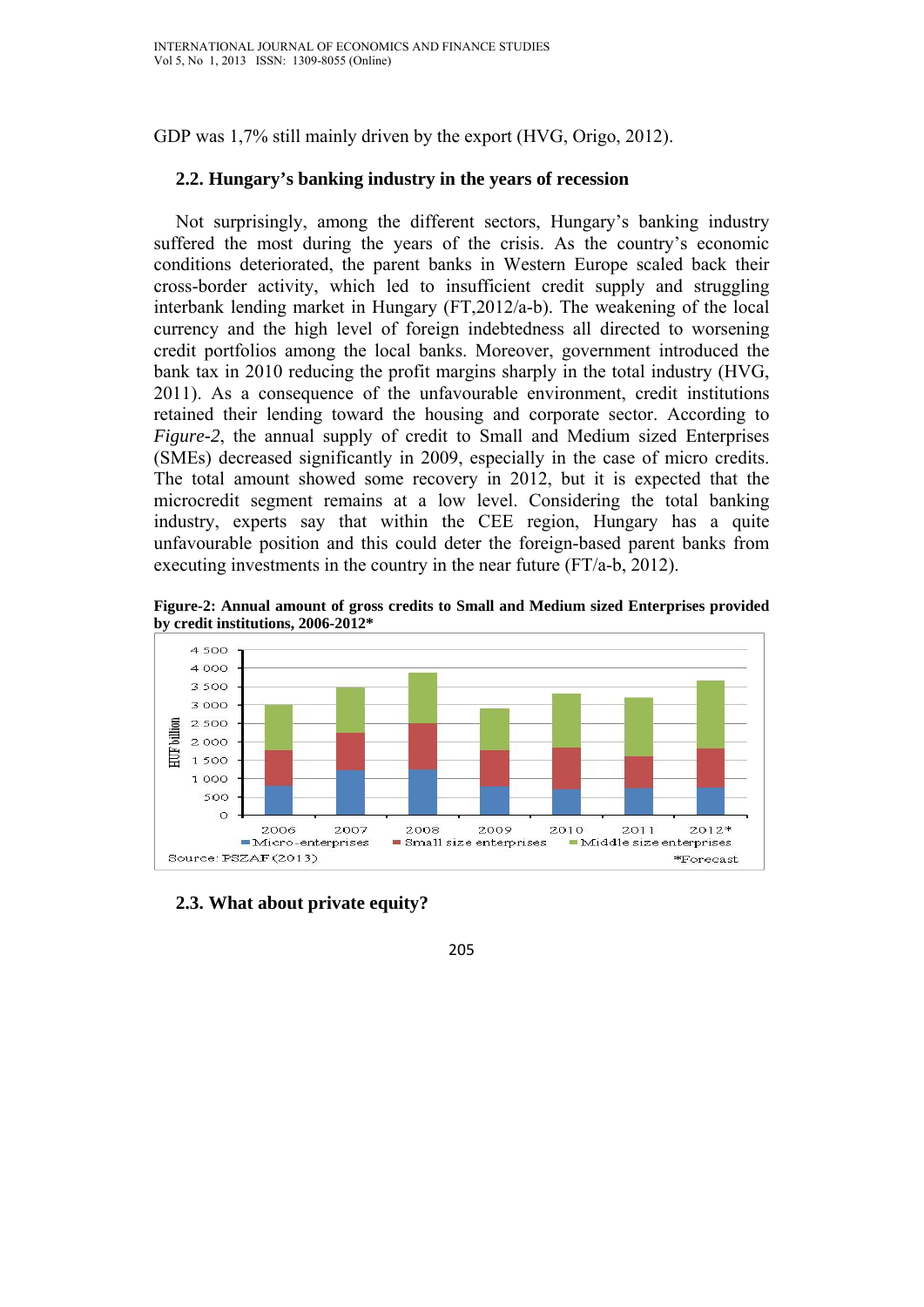In Hungary, during the years of recession, the general macroeconomic environment was quite unfavourable for private equity investments. Looking at the total industry, the status of the economic climate is really important, especially in the case of capital allocations for investments. Generally, due to the Hungarian economy's relatively small size, it is unable to provide the sufficient capital supply for private equity transactions, therefore the country is strongly depend on the inflow of foreign capital. *Figure-3* shows a regional approach indicating that after 2007, the increasing trend of Foreign Direct Investments was broken and the annual inflows started to shrink drastically hitting a low in 2010, around 20 billion euro. In parallel, private equity investors fundraising activity showed a similar path between 2008 and 2010. As the region's overall investment risk elevated during the crises, institutional investors lowered significantly their capital exposure to the CEE region and committed less capital (400-634 million euros in 2009-2010 respectively) for CEE-focused private equity funds.





Deloitte's Central Europe Private Equity confidence survey demonstrates the changes in investors' appetite for executing private equity investments in the Central European region. Regularly, the survey measures an index twice in a year reflecting investors' anticipations about different topics (e. g.: economic climate, average size of transactions, market activity, etc.). *Figure-4* presents the value of the index between 2003 and 2012. Not surprisingly, in late 2008 the index reached its lowest level at 48 points making a nearly 70% drop from its peak at 159 in April 2007. Although the figure shows a rapid recovery in 2010, the index couldn't stabilize at the upper segment because of the intensifying uncertainties especially in the Eurozone region. In 2012 the low levels of the index shows that private equity investors still not see the total Central European region as attractive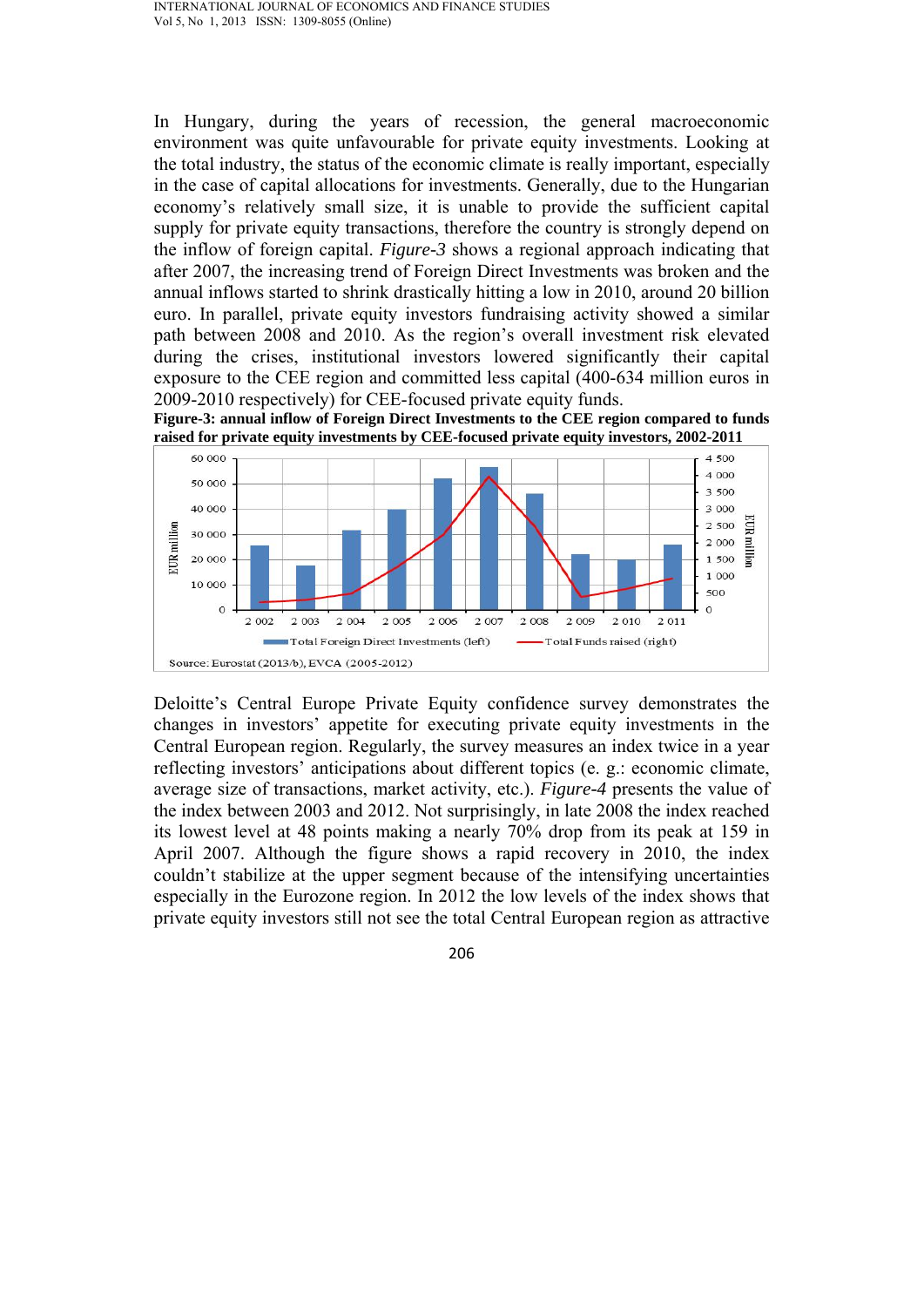to execute investments as before the financial crisis.



**Figure-4: Central Europe Private Equity Confidence Index (2003-2012)**

Considering private equity investments as a percentage of GDP *Table-1* shows that the Hungarian private equity market had a quite remarkable relative size to the total Gross Domestic Product, compared to other CEE countries. Between 2002 and 2011 there were only two years (2009, 2010) when the investments/GDP figure couldn't reach the entire region's average. Except from those years, among its neighbouring countries, Hungary almost every year had a first or second position in the investments/GDP ranking. Data refers to a relatively well developed private equity industry in Hungary, although this favourable position was somewhat deteriorated due to the worsening investment climate. In 2009 and 2010, investments dropped back seriously and investors (especially in the case of privately owned private equity firms) withdrew from executing new projects. Only Poland could maintain constantly a total deal value of more than 200 million euro in the years of recession (2008-2010) and also in 2011.

**Table-1: Private equity investments as a percentage of GDP in several Central Eastern European countries, in the region and in the EU, 2002-2011 (%)**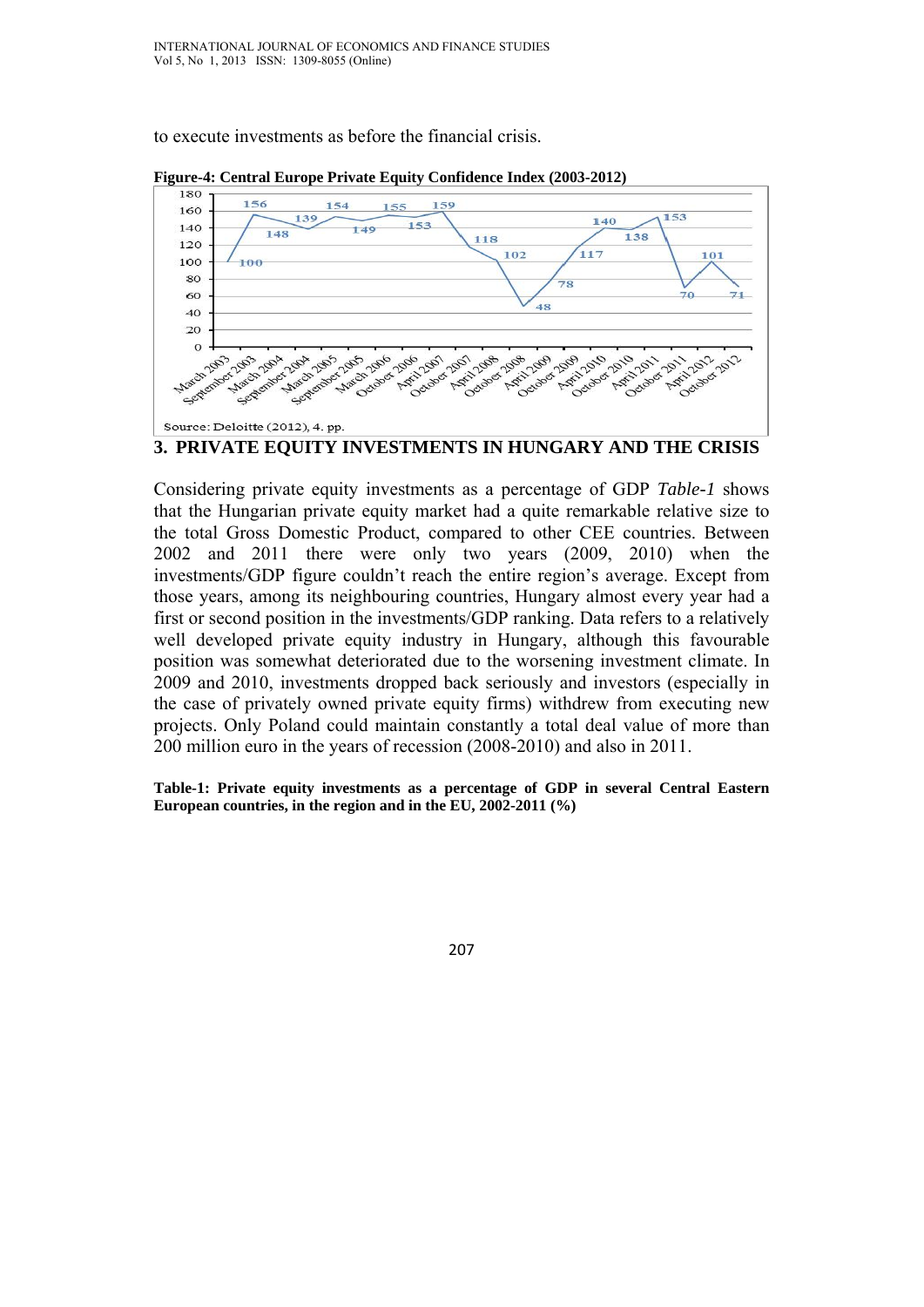| Country/years       | 2002  | 2003  | 2004  | 2005  | 2006  | 2007  | 2008  | 2009  | 2010  | 2011  |
|---------------------|-------|-------|-------|-------|-------|-------|-------|-------|-------|-------|
| Bulgaria            | 0.016 | 0.101 | 1.110 | 0,000 | 0.143 | 1.950 | 0,265 | 0,530 | 0,229 | 0,018 |
| Czech Republic      | 0.037 | 0.052 | 0.019 | 0.112 | 0.315 | 0.143 | 0.294 | 1.010 | 0.124 | 0.089 |
| Hungary             | 0,110 | 0,154 | 0,150 | 0.167 | 0,883 | 0,208 | 0,422 | 0,223 | 0.067 | 0,194 |
| Poland              | 0.069 | 0.098 | 0.069 | 0.045 | 0.118 | 0.141 | 0.167 | 0.089 | 0.186 | 0.185 |
| Romania             | 0.037 | 0,159 | 0.055 | 0.088 | 0,115 | 0,239 | 0,205 | 0.187 | 0.098 | 0,050 |
| <b>Total CEE</b>    | 0.054 | 0.088 | 0.096 | 0.073 | 0.221 | 0.190 | 0,201 | 0,241 | 0,115 | 0,105 |
| <b>Total Europe</b> | 0.277 | 0.284 | 0.321 | 0.388 | 0.552 | 0,570 | 0.394 | 0.186 | 0.320 | 0,326 |

Source: EVCA (2005-2012), EVCA (2004)

Although the annual value of private equity investments fluctuated considerably in the second part of the recent decade, it is obvious, that the crisis did not affect the structure of transactions. *Figure-5* shows that the major proportion of investments was related to buyout deals, which accounted for more than 80% of total transaction value from 2006 to 2009. The year of 2010 brought a quite depressed time for the market as the overall transaction value plummeted to 65 million euro and the average deal size also hit a low at 3.4 million euro. The signs of the crisis weren't really seen in 2008 but as investors' risk aversion emerged in 2009 and 2010, the activity of the entire private equity market decreased dramatically. The average deal size remained at a high level in 2009 but this was due to the significant decrease in the number of transactions and the execution of several buyout deals with higher investment amount.

**Figure-5: Private equity investments in Hungary and average deal size, 2003-2011** 



From the number of deals approach, *Table-2* indicates that the recession didn't have the same effect on both sides of the private equity industry. Moreover, the buyout segment showed the same or slightly more transactions in 2009 and 2010,

208 compared to the years before 2007. Therefore, investors did not fully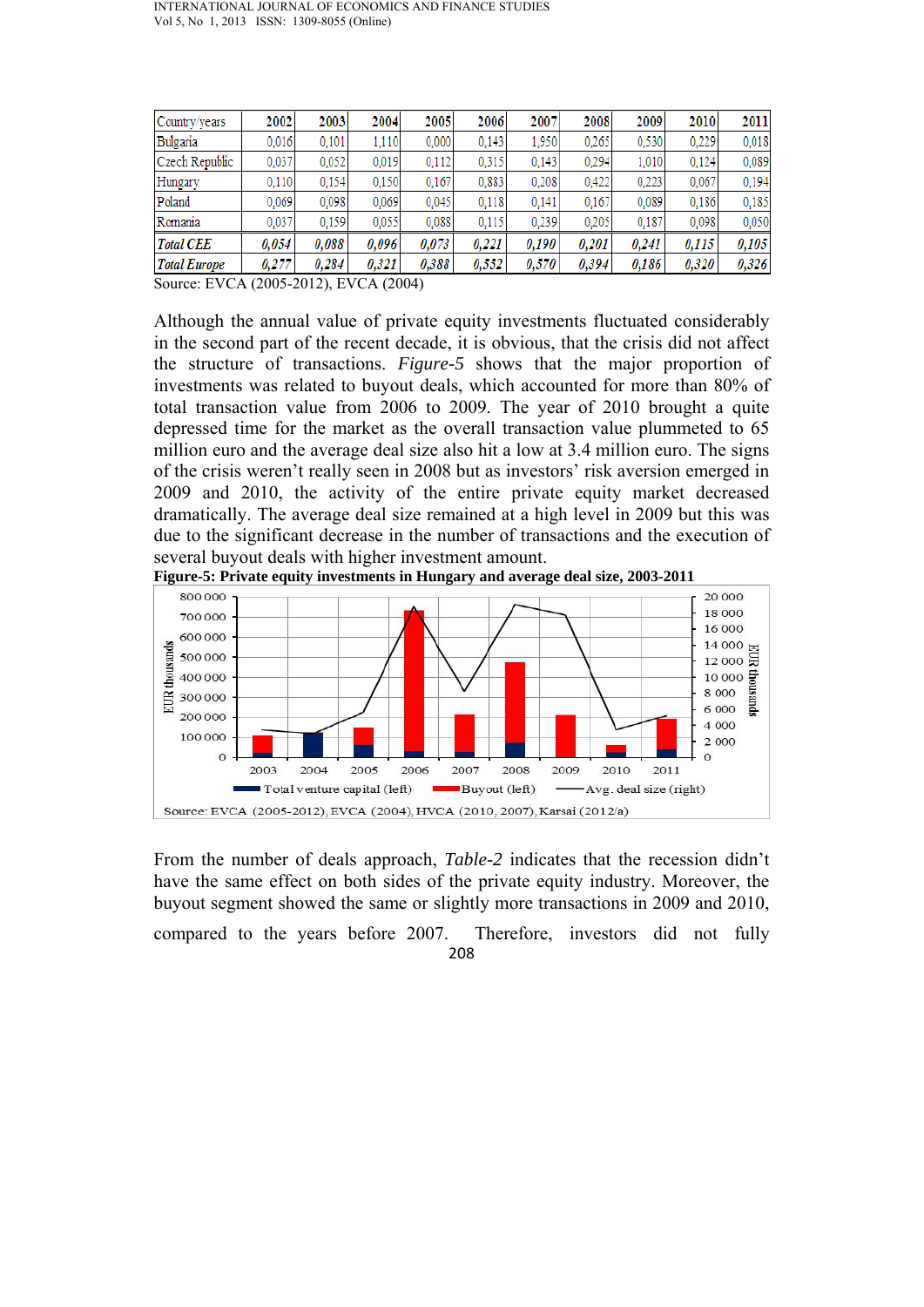retreat from the buyout segment, but the valuation of deals became quite depressed, especially in 2010. On the other hand, venture capital investments dropped back seriously both in terms of value and number, verifying the fact that investors delayed to execute new deals in this segment of the market. According to *Table-2*, the total number of venture capital transactions more than halved by 2009 making a nearly 70% shrink in the case of expansion stage transactions. With its total amount of 11 million euro, the entire venture capital segment almost disappeared from the market in 2009, and it remained depressed in 2010 as well (25 million euro).

|      |    |    |      |      | $\sim$ $\sim$ |    |    |              |
|------|----|----|------|------|---------------|----|----|--------------|
| 2003 |    |    | 2006 | 2007 | 2008          |    |    | 2011         |
|      |    |    | 16   |      |               |    |    | 29           |
|      |    |    |      |      |               |    |    |              |
|      |    | 19 | 20   |      | 16            |    |    |              |
| 28   | 40 | 25 | 36   |      | 20            |    |    |              |
|      |    |    |      |      |               |    |    |              |
| 32   |    | 26 | 39   | 26   | 25            | 12 | 19 |              |
|      |    |    | 2004 | 2005 |               |    |    | 2009<br>2010 |

**Table-2: Number of private equity investments in Hungary by stage, 2003-2011 (pieces)** 

Source: HVCA (2010, 2007), Karsai (2012/a)

Fortunately, thanks to the recently launched 8 JEREMIE hybrid funds, venture capital investments showed a moderate recovery in 2011 as the size of the segment increased to 40.5 million euro, and the number of deals reached 32 pieces, including 3 transactions in the expansion stage and 29 in the seed, start-up and early stage. Without the JEREMIE initiative, it would have been expected that the overall venture segment would have shown the same picture as in 2009.

209 Comparing several CEE countries in respect of the annual volume and number of private equity investments executed in the recent past, *Table-3* shows that the region's private equity industry did not enter the crisis in 2008. Experts also argued that although the total private equity investment value in the European Union dropped by 27% in 2008, investment level climbed at a record level in the CEE region (Karsai, 2009). Hungary also presented an impressive position with its 476 million euro invested capital. But for most of the countries, the years of 2009 and 2010 were all about shrinking albeit not equally. The Hungarian market suffered a serious decline compared to its peers, as the annual amount of investments declined from 476 million to 214 million (-55%) and then to 65 million euro (-70%) in 2009 and 2010 respectively. According to experts, these negative changes were mainly driven by Hungary's weak economic status, the implemented uncustomary government measures and the retreat by global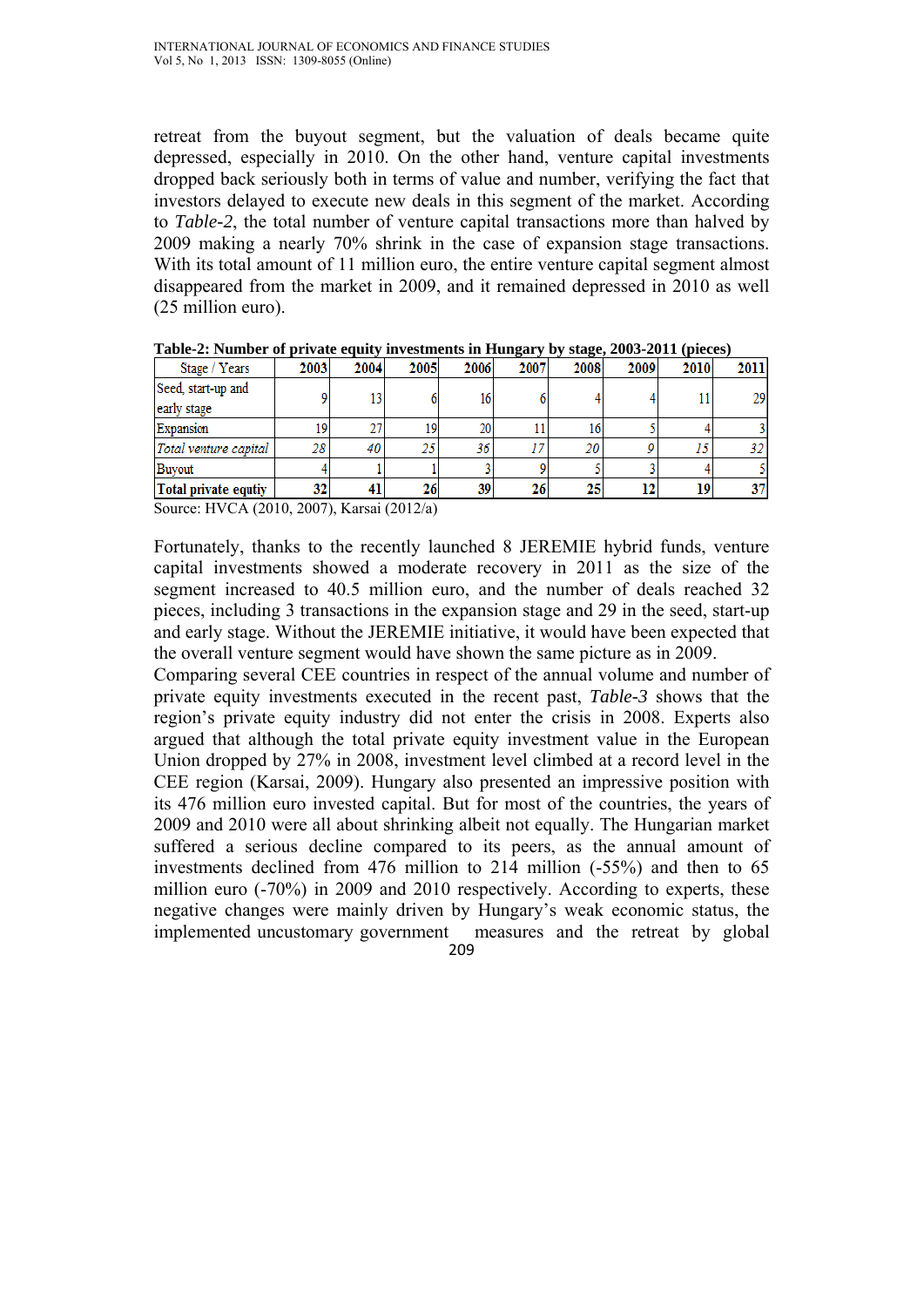private equity players, who shifted their focus to more attractive regions (Karsai,  $2012/b$ ).

|                | 2007 |       | $\sim$<br>2008 |       | 2009 |       | 2010 |       | 2011 |       |
|----------------|------|-------|----------------|-------|------|-------|------|-------|------|-------|
|                | mEUR | pc(s) | mEUR           | pc(s) | mEUR | pc(s) | mEUR | pc(s) | mEUR | pc(s) |
| Poland         | 441  | 55    | 633            | 71    | 267  | 25    | 657  | 45    | 681  | 57    |
| Czech Republic | 182  | 20    | 435            | 19    | 1386 | 22    | 193  | 15    | 139  |       |
| Romania        | 318  | 22    | 289            | 33    | 221  | 24    | 119  |       | 66   | 14    |
| Bulgaria       | 563  |       | 90             | 13    | 185  |       | 82   |       |      |       |
| Hungary        | 215  | 19    | 476            | 14    | 214  | 11    | 65   |       | 195  | 37    |

**Table-3: Value and number of private equity investments in CEE countries, 2007-2011**

Source: EVCA (2005-2012)

Although in every year, total investment value is remarkably dominated by one or two huge-sized buyout transactions, following the crisis the buyout segment showed a downward trend in terms of deal volume (see also *Figure-5*). For example in 2008, Ares Life Sciences and Merill Lynch Global Private Equity acquired Euromedic, a Hungary-based medical services provider from Warburg Pincus with a deal value of about 800 million euro, including debt also (Karsai, 2008). In 2009, Mid Europa Partners brought ownership in the Hungary based leading fixed line operator, Invitel Zrt. for 253 million euro, which was followed by additional rounds of investments in 2010. Also in 2010, Enterprise Investors acquired a majority stake in the online insurance company Netrisk.hu for 23 million euro, making more than the half of the total value of buyout transactions in that year (HVCA, 2011). All in all, the average deal size in the buyout segment decreased significantly in 2009 and 2010 and investors turned their attention to portfolio management instead of executing new projects. Investors became more strict while making their due diligence process and the insufficient supply of credits also made it harder to structure the originally bigger-sized leverage buyout transactions. As in the case of venture capital investments, 2011 brought a moderate recovery in the buyout segment as well, as two transactions were made in the 15-150 million euro category and the average deal size increased to 31 million euro from 13 million euro (Karsai, 2012/a).

### **4. CONCLUSIONS**

When the financial crisis started to emerge to a global economic recession, Hungary had an already weak economic status. In the case of investments, the private equity market reacted lately to the crisis as the total investment value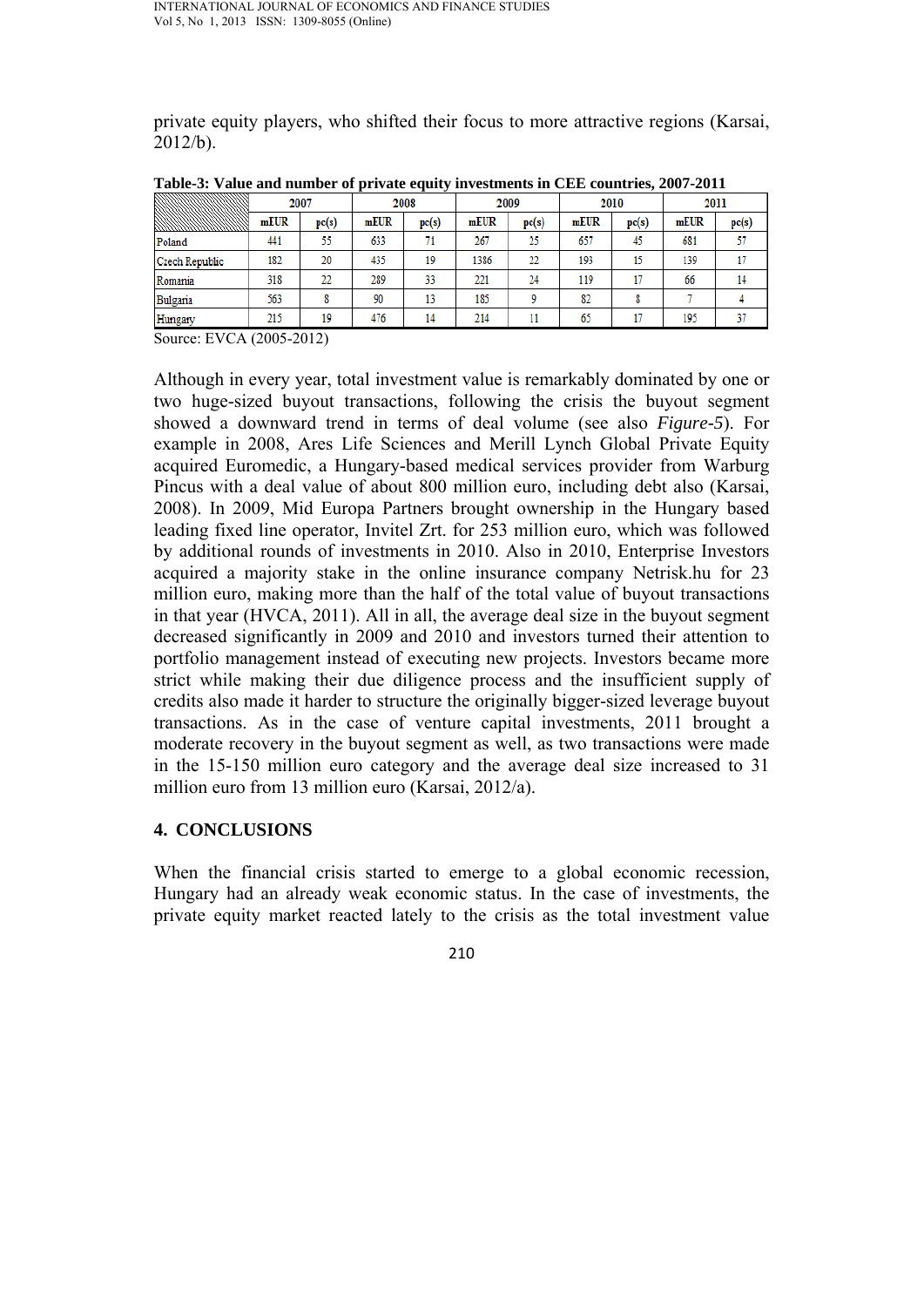began to shrink only from 2009. Nevertheless, the worst year was 2010, when both venture capital and buyout segments decreased seriously in terms of value and number also. The average deal size declined dramatically, global investors retreated from the Hungarian market and the country lost its relatively attractive status as a potential investment position in the Central Eastern European region. The new EU initiative, the so-called JEREMIE program helped the industry to show up some recovery in 2011, as investors started to execute projects in the early stage corporate segment using capital from the recently raised hybrid funds. Although Hungary's depressed banking industry had also enhanced the use of equity financing for undercapitalized enterprises, due to the economy's slow recovery and the uncertainties in government policy, the Hungarian private equity market will need more time to show record amounts of invested capital again.

# **BIBLIOGRAPHY**

*AKK (2013):* Hungary's actual credit rating. Link: http://akk.hu/object.298cc528- 75b3-4738-91c0-0e2f2c978101.ivy. Downloaded: 13 April 2013.

*CMS and Dealwatch (2012-2013):* Emerging Europe: M&A Report 2012-2011. Emerging market M&A Information and Data. Emerging Markets Information Service (EMS).

*Deloitte (2012):* Creating value in challenging times. Central Europe Private Equity confidence survey, november, 2012.

*Eurostat (2013/a):* Real GDP growth rate-volume. Link: http://epp.eurostat.ec. europa.eu/tgm/table.do?tab=table&init=1&plugin=1&language=en&pcode=tec00 115. Downloaded: 10 February 2013.

*Eurostat (2013/b):* Direct investment inward flows by main investing country. Link: http://epp.eurostat.ec.europa.eu/tgm/refreshTableAction.do?tab=table&plu gin=0&pcode=tec00049&language=en. Downloaded: 26 November 2012.

*EVCA (2004):* "Central and Eastern Europe Success Stories", Special Paper, EVCA Central and Eastern Europe Task Force, October pp. 1-70.

*EVCA (2005-2012):* Central and Eastern Europe Statistics 2004-2011. Special Paper, European Private Equity and Venture Capital Association, pp. 1-100.

*FT (2012/a):* Investing in Central & Eastern Europe. Special Report. Financial Times, FT.com. Friday, November 9, 2012.

*FT (2012/b):* Connected Central and Eastern Europe. Special Report. Financial Times, FT.com. December 17, 2012.

*HVCA (2007):* A magyar kockázati és magántőkepiac fejlődése 2007. Hungarian Venture Capital and Private Equity Association. 13 May 2008.

<sup>211</sup>